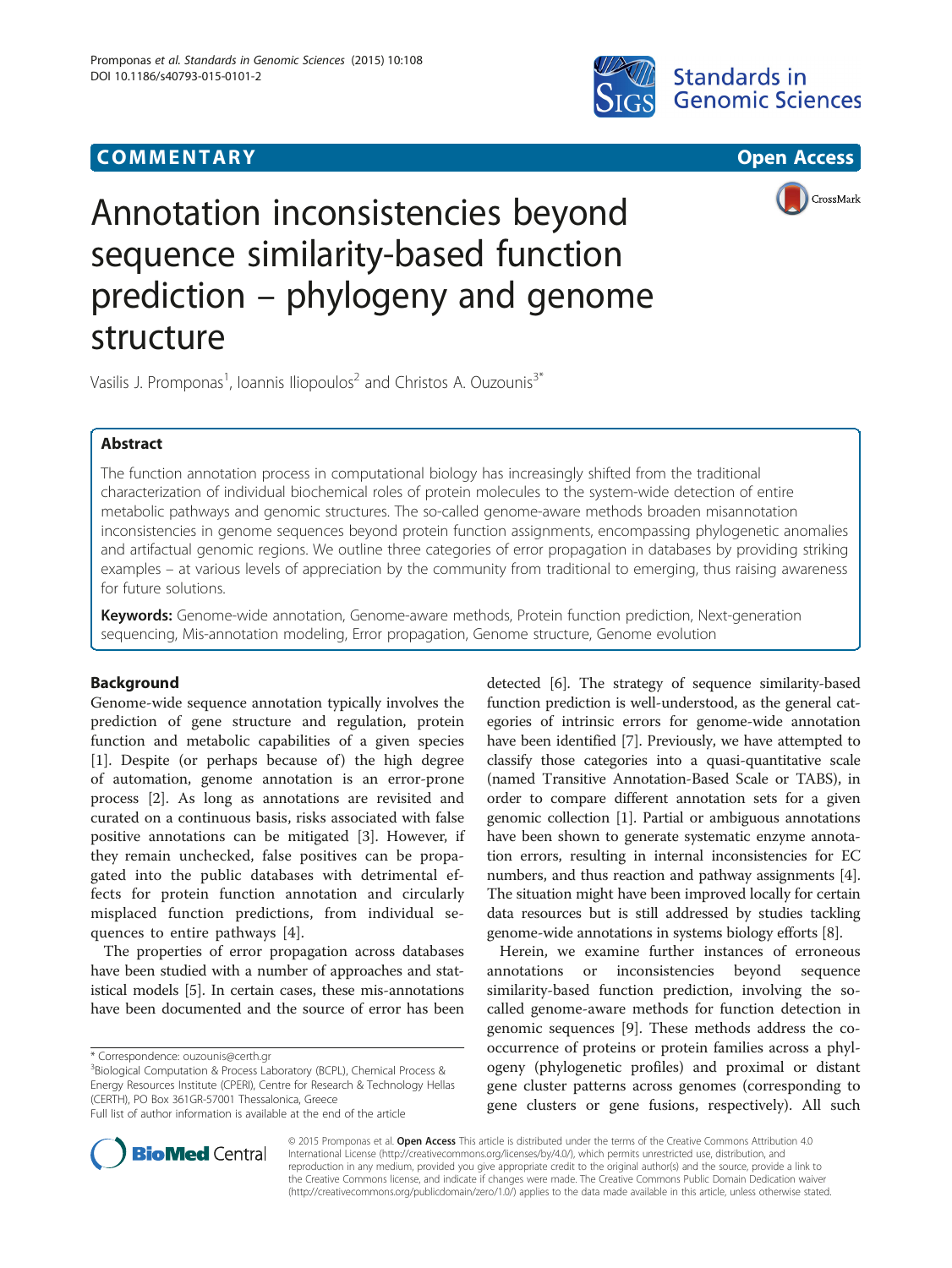methods strongly depend on high-quality gene models, assembly validation and accurate similarity detection.

We present three classes of function prediction challenges that involve an increasingly common type of sequence data, provided by next-generation short-read sequencing efforts, not previously widely recognized or appreciated in this general context<sup>1,2</sup>.

### Categories of errors in genome-wide sequence annotation

We discuss the three levels of errors listed above, namely the 'classical' similarity-based function predictions, the potentially erroneous phylogenomic anomalies and finally the most critical mis-interpretations, arising from next-generation sequencing artifacts. We have discovered these annotations in our recent research efforts, specifically the delineation of domain organization in experimentally verified gene fusion instances [\[9](#page-4-0)] and the functional genomics analysis of outer ring coat nucleoporins (Y-Nups) [[10\]](#page-4-0).

#### A null example: propagation of a description line

Before discussing the traditional type of function annotation by similarity, we unveil a highly unusual case, where a typographic mistake in a description line of 99 protein database entries has emerged over time. In fact, it is rare to be able to track the source of annotation errors in an arbitrary set of sequences. Unusually, a set of proteins annotated as "Putaitve" (sic) can be seen as sharing structural or functional features, indicating that the simple mistyping of a description line has been copied over by automated means. Of the 99 proteins in total, 62 are clustered into 8 homologous families (clusters with more than 3 members) by sequence similarity (BLASTp evalue threshold  $10^{-03}$ ) (Fig. 1).

This exceptional situation is an exemplary case of annotation transfer by sequence similarity, with a (thankfully limited) mis-annotation record that has been corrected sporadically (not shown). Unfortunately, many

other, more serious cases we are aware of have been propagated through the databases for almost twenty years, making the re-naming of other protein clusters a genuine re-annotation nightmare [[11\]](#page-4-0). Ways to address this general issue are community-based initiatives for model organisms, from which most other annotations are drawn using various computational methods [[3\]](#page-4-0), as well as manual curation of individual families within superfamilies [\[12](#page-4-0)]. While current sequence submission protocols of the main repositories do not readily allow modification of original entries regarding metadata including annotations – such as description lines, taxonomic classifications or sequence boundaries [\[13](#page-4-0)], curation efforts that encourage feedback – such as the UniProt resource [[14\]](#page-4-0), might benefit from external, targeted mini-annotation projects for the mitigation of this state of affairs.

#### Category one: sequence-similarity function prediction

On the first level, a hand-picked set of eight protein sequence database entries are listed, which correspond to inaccurate annotations, either as under-predictions (e.g.putative) or over-predictions (e.g. delta subunit). These specific entries have been verified in the course of our recent work [\[10](#page-4-0)], while other misassigned entries that are not detected by sequence similarity abound (e.g. CopG family transcriptional regulator from Sulfolobus islandicus with accession number YP 002828985.1, and 177 other entries – not shown) (Table [1\)](#page-2-0).

There are two reasons that these particular 'genomeagnostic' examples of similarity-based annotations need to be discussed in this broader context. First, to underline the requirement of a continuing community effort for re-annotation and refinement of critical descriptions on a genome-wide scale [[1\]](#page-4-0). Second, to contrast this recurrent, traditional assignment strategy by sequence similarity to the new kinds of challenges one encounters when faced with novel types of data sources, in

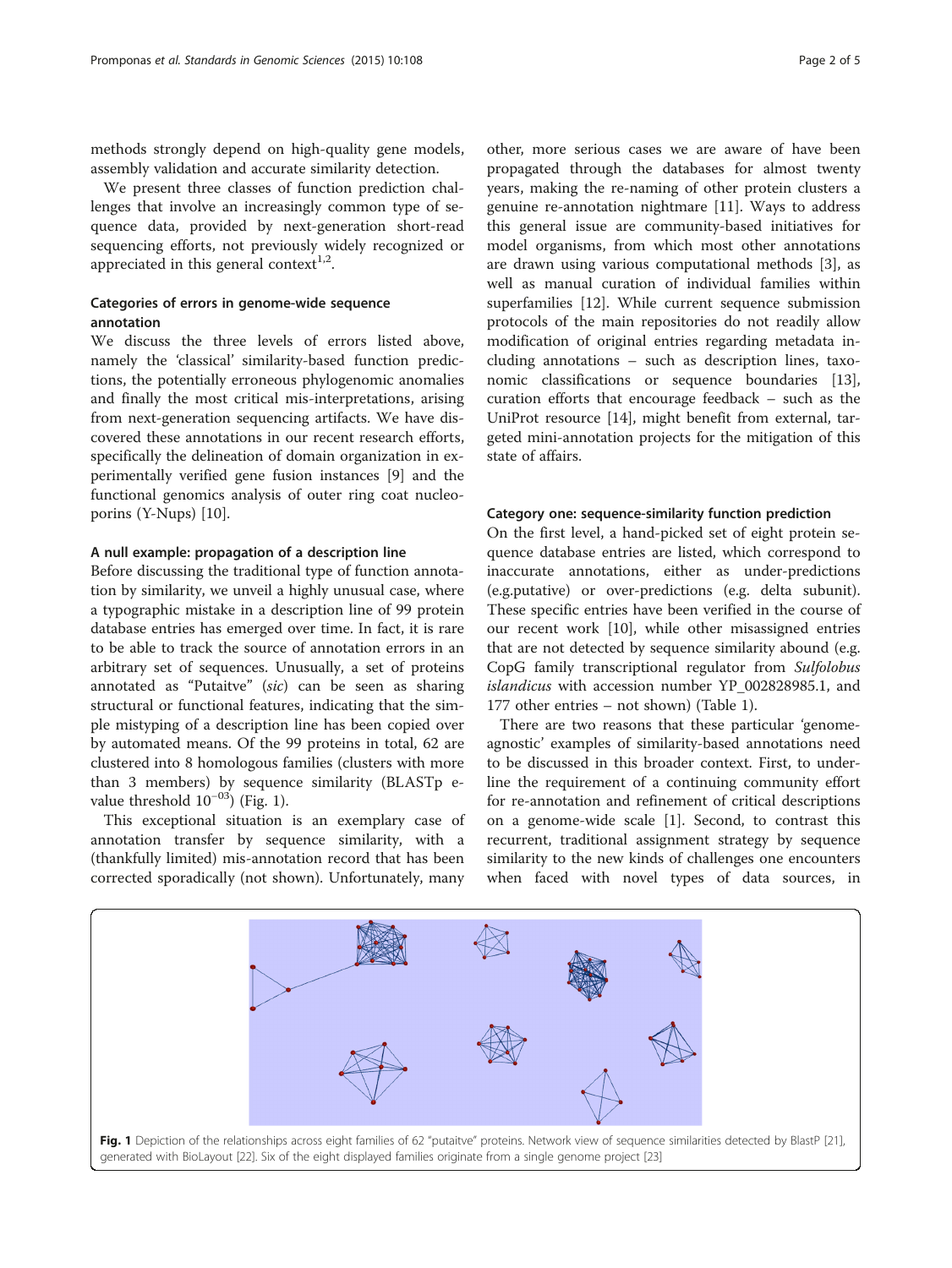| #              | GI#       | Accession #        | Description                                        | <b>Species</b>              |
|----------------|-----------|--------------------|----------------------------------------------------|-----------------------------|
|                | 19698819  | qb AAL91145.1      | putative protein {Nup85}                           | Arabidopsis thaliana        |
| $\mathcal{L}$  | 7573329   | emb CAB87799.1     | putative protein {Sec16}                           | Arabidopsis thaliana        |
| 3              | 296819643 | ref XP 002849880.1 | protein kinase domain-containing protein {+Nic96}  | Arthroderma otae CBS 113480 |
| $\overline{4}$ | 557867390 | qb ESS70565.1      | unspecified product {Sec16}                        | Trypanosoma cruzi Dm28c     |
| 5              | 316978722 | qb EFV61666.1      | putative ATP synthase F1, delta subunit {Nup98-96} | Trichinella spiralis        |
| 6              | 308809856 | ref XP 003082237.1 | ATP-dependent RNA helicase (ISS) {Sec16}           | Ostreococcus tauri          |
| 7              | 255574074 | ref XP 002527953.1 | nucleotide binding protein, putative {Sec16}       | Ricinus communis            |
| 8              | 443916862 | qb ELU37796.1      | DUF1479 domain-containing protein {+Nup85}         | Rhizoctonia solani AG-1 IA  |

<span id="page-2-0"></span>Table 1 Eight select cases of similarity-based mis-assignment

Column names: #: case number, GI#: gene identifier number, Accession#: database and accession number, Description: description line, Species: species name (and strain type where available). In curly brackets within the Description field, we list the corresponding protein domains (Nup85, Nup98-96, Nic96 nucleoporins – and ancestral coatomer element 1 Sec16 (ACE1-Sec16-like); + sign: partially correct annotation, missing the domain indicated, two cases)

particular NGS short reads and their assemblies – which follows, as the main focus of this commentary.

#### Category two: a posteriori phylogenetic anomalies

Moving on to the second level, phylogenomic patterns can be taken into account when entire protein families or classes are under consideration. The species distribution and taxonomic range of genome-level annotations can thus be taken into account. Case in point are the Y-Nups, previously verified to be phylogenetically restricted to eukaryotic genomes: in fact, extensive searches across Bacteria and Archaea have never revealed any single instance of a detectable sequence similarity beyond Eukaryotes [[15\]](#page-4-0).

Purported phylogenetic anomalies can be best exemplified by a particular database entry for Nup160 in Pfam (identifier: PF11715), allegedly found in Fischerella sp. JSC-11 (a cyanobacterial strain; UniProt accession number G6FXC6) and Kitasatospora setae (various actinobacterial strains; UniProt accession number E4NAP7) (Fig. 2). These entries should at least be flagged as spurious hits for nucleoporins allegedly outside the eukaryotic domain.

#### Category three: rare instances of domain organization

In recent work, we have encountered a number of function annotation assignments for a handful of Y-Nups [[10\]](#page-4-0), exhibiting certain unexpected multi-domain architectures. These are additionally supported by Pfam domain matching, pointing towards an unusual functional role beyond the nuclear pore, and a restricted phylogenetic distribution.

As we aimed at high-accuracy assignments of these multi-domain proteins, we sought ways to eliminate potentially false positive annotations with respect to genome structure and function. We therefore devised a scheme to exclude spurious (or unsupported) hits for multi-domain organizations in our quest for functional associations of Y-Nups with other domains, using genomic and RnaSeq expression information, among other criteria [[10](#page-4-0)]. The result has been that out of 27 such configurations, only 6 survive the specific exclusion criteria with very high support. These are also present in multiple species, another strong indicator for a restricted yet meaningful phylogenomic distribution.

To showcase the challenges we met during this meticulous manual annotation of approximately 3000

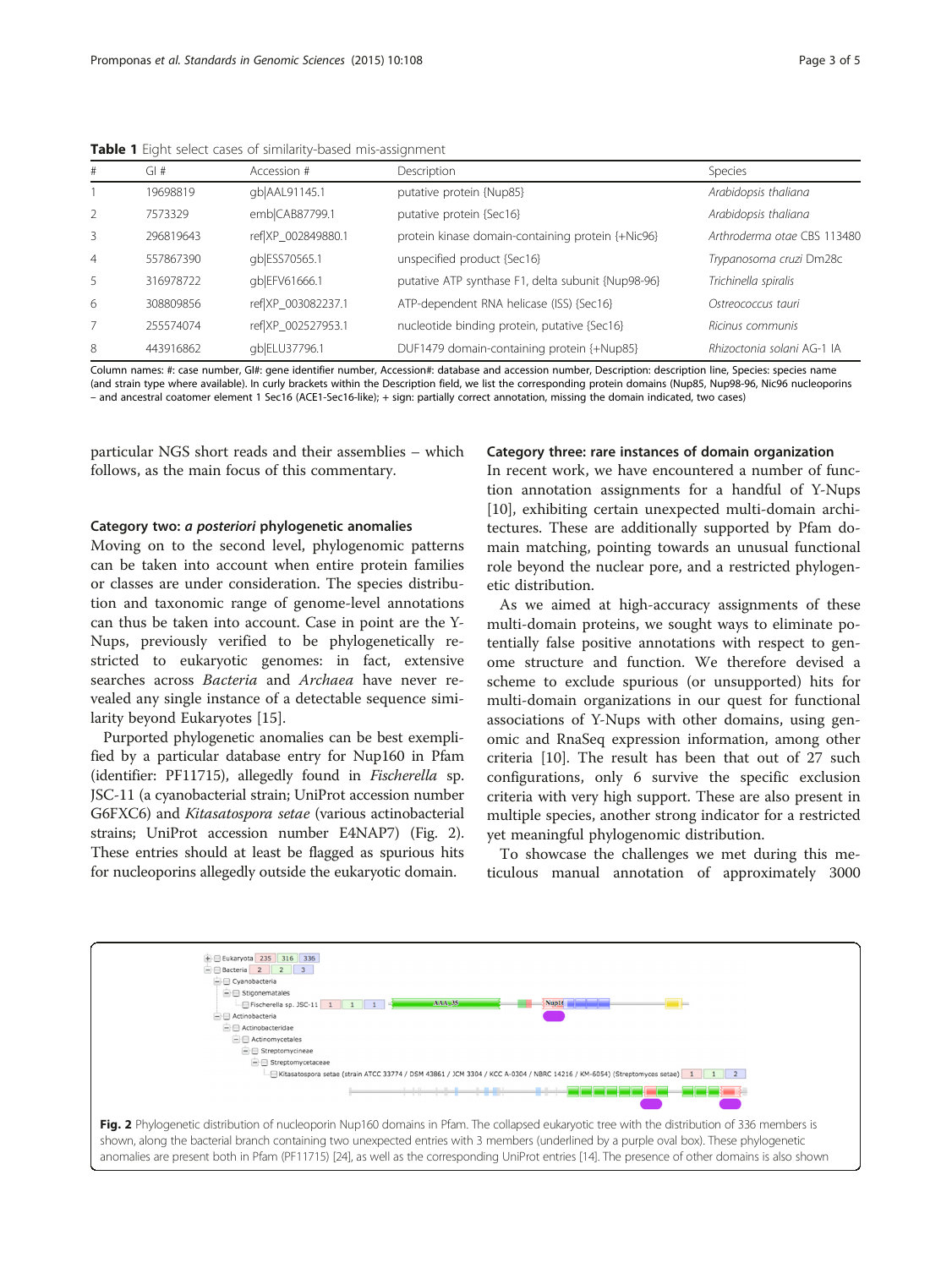proteins, we selected a handpicked set of problematic database entries, which are marked by Pfam as exhibiting multi-domain architectures. We provide evidence against this claim, primarily due to next-gen/shotgunassembly errors [\[10](#page-4-0)] – see also: Data Supplement 06 therein [\[16\]](#page-4-0). Two succinct examples are an arginase-Nup133 fusion from Rhodotorula glutinis ATCC 204091 (UniProt accession G0SVZ0) and an aconitase-Nup75 fusion from Metarhizium acridum CQMa 102 (UniProt accession E9DRH2), both of which are unique in the database and dissimilar from their closest relatives (Fig. 3).

The former case is a classical example of domain fusion without supporting evidence. We will focus on the latter case, whose annotation history can be traced. It is encoded by gene MAC\_00341, which is predicted to contain two domains, the Nup75 domain at positions 244–898 and the aconitase domain at positions 900–1899: the linker sequence at positions 878–920 encodes for the C-terminal region of nucleoporin Nup75 – Figure S5 in [[10\]](#page-4-0). There are no indications from any expression or short-read data that an aconitase domain follows – see also: Data Supplement 06 in [[10\]](#page-4-0). Unfortunately, this mis-annotation has already propagated into other database entries since its original release in May 2010, in particular actual Nup75 homologs in other fungi, with GI numbers (date submitted): 531865436 (November 2012), 572277876 (December 2013), 597570643 (March 2014), 632915374 (April 2014), which do not appear to be homologous to aconitases, and yet they are characterized precisely as such in their description lines. While Pfam searches do not admit this description, the fact remains that the original entry is presented in domain architecture charts as a rare instance of the two domains joined into a single fusion protein. These cases should not only be treated differently deploying a number of community criteria to be agreed on, but literally blacklisted in automated function prediction (AFP) efforts. Thus, examining phylogenetic distributions of genes, proteins or protein families can also be expanded to encompass phylogenetic and genomic patterns to enhance the quality of annotation.

#### Conclusions

The advent of NGS platforms has accelerated sequence discovery and function annotation to a whole new level, with the publication of shotgun assemblies of genomic sequences which are rarely completed to finished chromosomes. In this new era of shotgun sequencing and assembly, short-sequence read collections and incomplete genome surveys, additional checks are absolutely inevitable [\[17](#page-4-0)], to ensure that those – once considered groundbreaking – genome-aware methods achieve their full potential [[9](#page-4-0)]. How would the community address the type of errors described here in a systematic manner? One solution might be by allowing for the inclusion of additional metadata to flag NGS-related projects, thus enabling the modification of annotations at the assembly and/or sequence boundary levels. Thus, annotation efforts of NGS projects will need to flag and treat differently quasi-correct genome sequences, erroneous or elliptic assemblies and inexact gene predictions. We highlight the issue for automated function prediction, which apart from the current agenda [[18\]](#page-4-0), should further consider any substantial NGS artifacts, as a novel challenge that has not been adequately addressed so far [[19\]](#page-4-0).

The sources of error might be multi-faceted and typically include both assembly and gene prediction artifacts, that truly incapacitate various automated methods. In fact, despite the expectation that more genome sequences will generally improve our predictive abilities, our experience shows that propagated errors occur deep into the raw data which render them extremely difficult to trace. Automated function prediction (AFP) thus suffers, with serious and long-standing implications for high-throughput research, genomics and systems biology. It follows that curators and programmers, collectively enriching database annotations, should relax their protein-centric views of biochemical function and start taking into account genome structure and evolution.

To go from relatively innocuous (yet very costly!) academic research activities to clinical-grade whole-genome interpretations, genome annotation inconsistencies – especially false-positives – become absolutely critical. To quote the authors of one study, "the publication of [Dr. Watson's] genome might be regarded as a final warning of the deluge to come of incidental findings in genome-